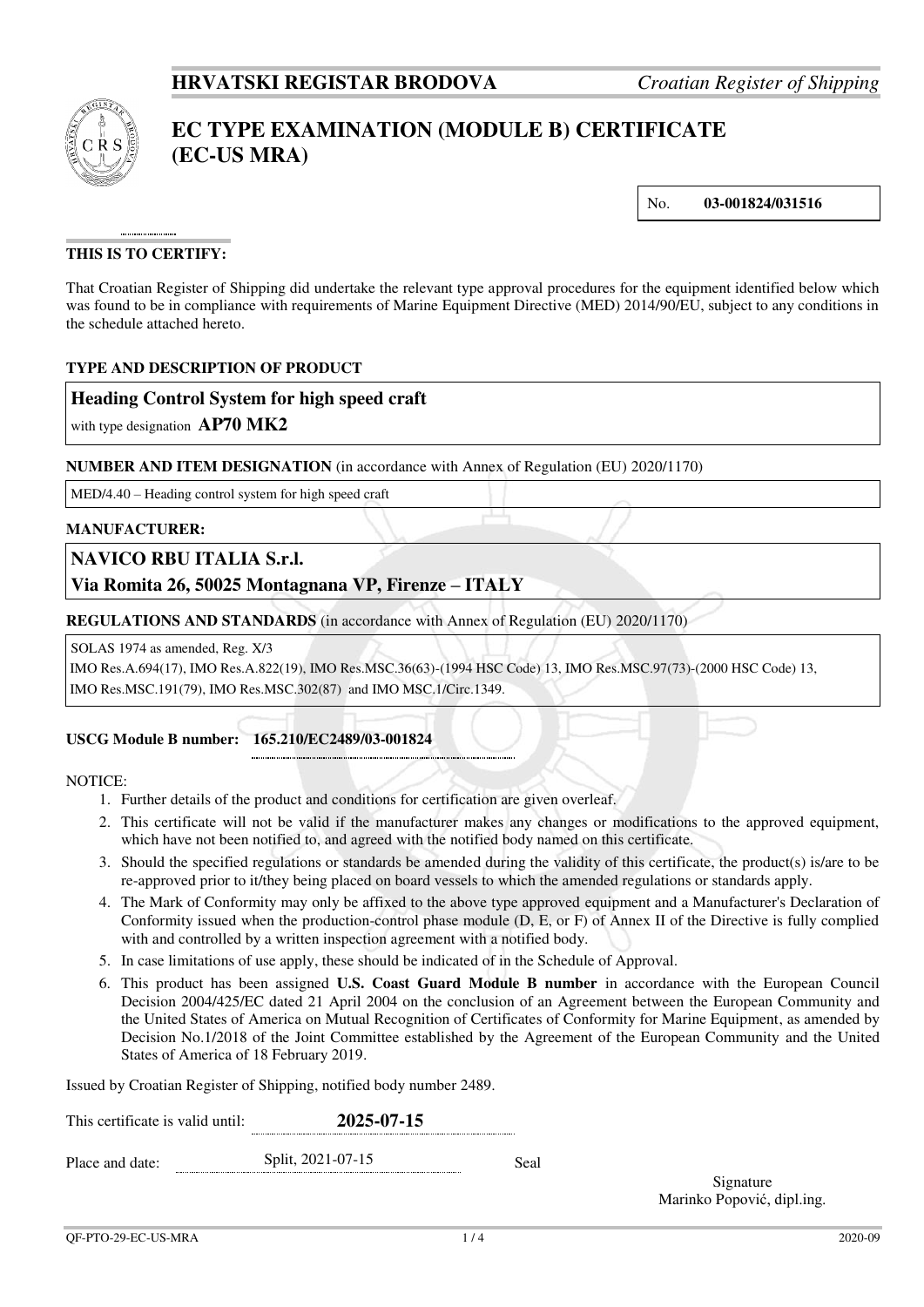# **THE SCHEDULE OF APPROVAL**

# **1. PRODUCT DESCRIPTION**

*AP70 MK2 Heading control system for high speed craft consists of the following components:* 

|                  | Item name                                                   | Description                                      | SW ver. | Location       |
|------------------|-------------------------------------------------------------|--------------------------------------------------|---------|----------------|
| $\mathcal{I}$ .  | Operator unit:                                              |                                                  |         |                |
|                  | $AP70$ MK2                                                  | Control Unit                                     | 2.0.0.x | <b>Exposed</b> |
| 2.               | Remote operator units:                                      |                                                  |         |                |
|                  | QS80 (optional)<br>Non follow up quick stick lever          |                                                  | 1.3 xx  | Exposed        |
|                  | FU80 (optional)                                             | Follow up lever                                  | 1.3 xx  | Exposed        |
|                  | NF80 (optional)                                             | Non follow up lever                              | 1.3.xx  | Exposed        |
|                  | R3000X (optional)                                           | Portable remote control                          | NA      | Portable       |
|                  | JS10 (optional)                                             | Non follow up lever                              | NA      | Protected      |
|                  | S35 (optional)                                              | Non follow up lever                              | NA      | <b>Exposed</b> |
|                  | S9 (optional)                                               | Non follow up lever                              | NA      | Exposed        |
| $\mathfrak{Z}$ . | Computers:                                                  |                                                  |         |                |
|                  | $AC80A$ or                                                  | With AD80 and SI80 board                         | 1.3 xx  | Protected      |
|                  | AC80S or                                                    | With SD80 and SI80 board                         | 1.3.xx  | Protected      |
|                  | AC85 and with max $5***$<br>With SI80 and optional boards * |                                                  | 1.3.xx  | Protected      |
|                  | <i>optional computers of</i>                                |                                                  |         |                |
|                  | any combination below<br>With AD80 and SI80 board           |                                                  | 1.3 xx  | Protected      |
| AC80A            |                                                             |                                                  | 1.3.xx  | Protected      |
|                  | AC80S                                                       | With SD80 and SI board                           | 1.3 xx  | Protected      |
|                  | AD80                                                        | With AD80 board                                  | 1.3.xx  | Protected      |
|                  | SD80                                                        | With SD80 board                                  | 1.3.xx  | Protected      |
|                  | $SG05 PRO$ ***                                              | Network gateway (Simnet/CAN for steering system) |         |                |
|                  | AC85                                                        | With SI80 and optional boards*                   | 1.3.xx  | Protected      |
| $\overline{4}$ . | Interface units:                                            |                                                  |         |                |
|                  | CZone                                                       | Network interface (Simnet)                       | 2.x     | Protected      |
|                  | <i>SI80</i>                                                 | With SI80 interface board (serial)               | 1.3.xx  | Protected      |

 *NOTE \* - AC85 may have any combination of optional boards – AD80 (max 3) / SD80 (max 3) / AC70 (max2), NOTE \*\* - Max 2 if SG05 PRO is installed,* 

 *NOTE\*\*\* - Max 1.* 

#### **2. APPLICATION/LIMITATION OF USE**

*AP70MK2 Heading control system for high speed craft is tested for compliance with BAM requirements – IMO Res.MSC.302(87). System is to be installed in a protected environment.*

# **3. DESIGN DRAWINGS AND SPECIFICATIONS**

*AP70 MK2 – System Block Diagram , item number-AP70MK2-SYS-001; AP70MK2 – Concept Freeze, item number-AP70MK2-MEC-001; AP70 MK2 – Operator Manual, item number - 988-12375-002; AP70 MK2 – Installation Manual, item number - 988-12374-002; FU80, NF80, QS80 – User Guide, item number - 988-10199-004; RF70N Rudder Feedback – Instruction, item number - 988-10617-001; Simrad GI51 Gyro Interface – Manual, item number - 20221594/Cb; Simrad Precision-9 Compass, item number – 985-11190-001.*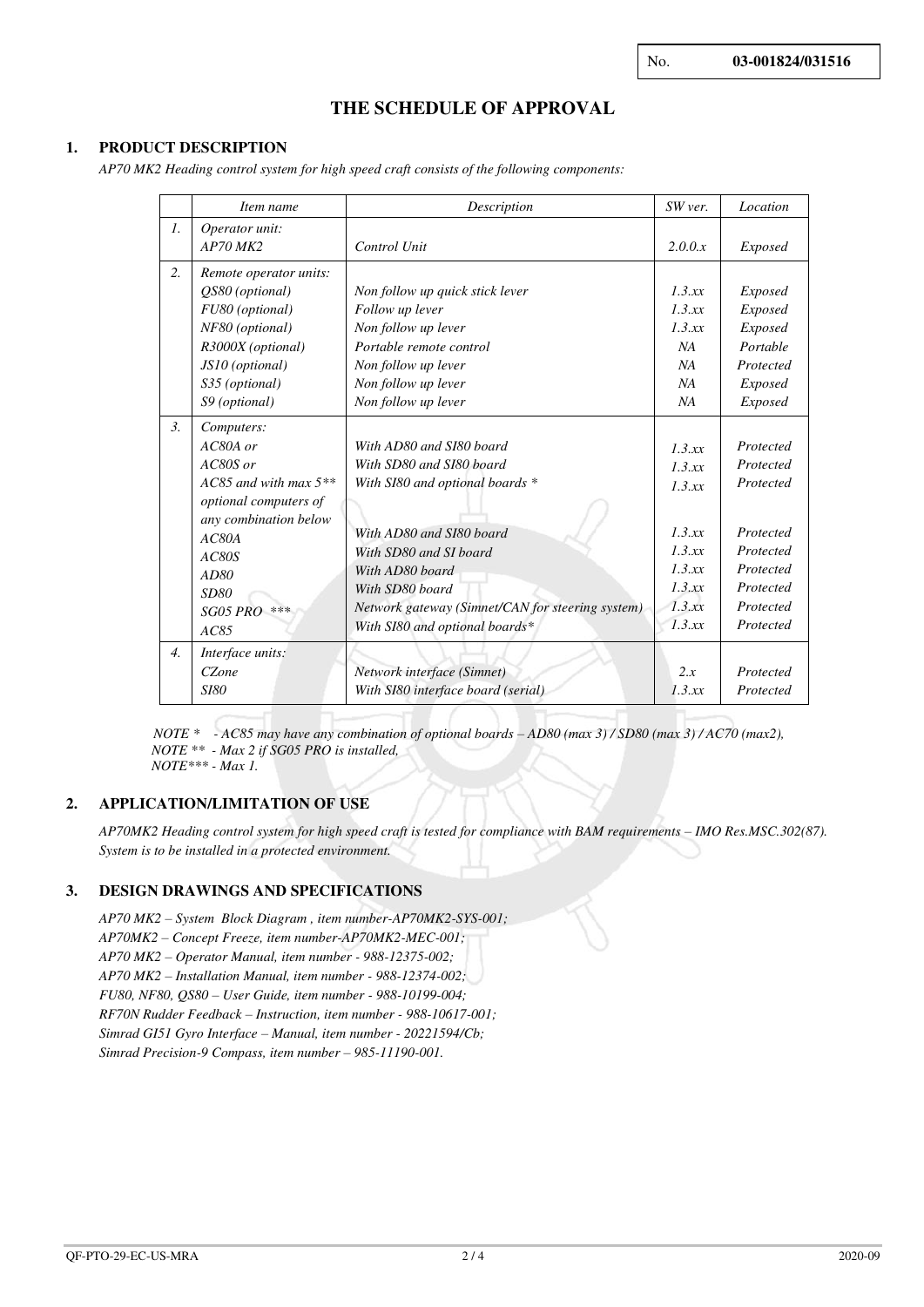# **4. TYPE TEST RECORDS/LABORATORY RECOGNITION STATUS**

*Environmental testing – IEC 60945(2002) including Corrigendum 1(2008); Serial interface testing – IEC 61162-1(2016) & IEC 61162-2 (1998); NMEA 2000 standard – IEC61162-3(2008); Presentation of navigation information – IEC 62288 Ed.2 (2014-07); Performance test – ISO 16329 (2003); Performance testing, Heading repeater for High Speed Craft – ISO 16328 (2014) sec. 4.4-4.6 & 6.8; CRS letter of approval – 274/TSE/VB/031380 dated 2019-02-01. Bridge alert management – IEC 62923-1 (2018) & IEC 62923-2 (2018) CRS letter of approval – 1466/TSE/NP/031516 dated 2021-07-12*

# **5. MATERIALS OR COMPONENTS REQUIRED TO BE TYPE APPROVED OR TYPE TESTED**

*This approval remains valid for subsequent minor software amendments, as allowed by the 2.0.0.x format (x=a numeral), where written details of any such modification have been submitted to and accepted by the approvals authority.*

#### **6. OTHER MATERIALS AND/OR COMPONENT**

*There are several optional units for course detection as well as for rudder feedback as stated in product description table.*

#### **7. PRODUCTION SURVEY REQUIREMENTS**

*The AP70 MK2 Heading control system for high speed craft shall be supplied by 12 / 24VDC in accordance with Installation Manual.* 

#### **8. ONBOARD INSTALLATION AND MAINTENANCE REQUIREMENTS**

*The installation on board shall be verified and tested according to Installation & Operation Manual.*

#### **9. MARKING AND IDENTIFICATION**



Subject to compliance with the conditions in this Schedule of Approval which forms part of certificate, and those of Articles 9, 10 and 15 of the Directive, the Manufacturer is allowed to affix the "Mark of Conformity" to the Product described herein.

xxxx/yy *xxxx - the number of the Notified Body undertaking surveillance module(2489 in case of CRS) yy - the last two digits of year mark affixed*

> This product has been assigned US Coast Guard Module B number **165.210/EC2489/03-001824**. In those instances where the Notified Body conducting the conformity assessment in accordance with either Module D, E or F of the Marine Equipment Directive is not CRS, such Notified Body would use the above U.S. Coast Guard Module B number to provide the manufacturer with the U.S. Coast Guard approval number by noting it on the Certificate of Conformity, thereby authorizing the manufacturer to mark the product accordingly.

#### **10. OTHER**

#### *OPTIONAL EQUIPMENT:*

|    | Item name                                                                                       | Description                                                                                                                                        | SW ver.                                      | Location                                                                                  |
|----|-------------------------------------------------------------------------------------------------|----------------------------------------------------------------------------------------------------------------------------------------------------|----------------------------------------------|-------------------------------------------------------------------------------------------|
| 1. | Sensors (optional):<br>RC42N<br>CD100A<br><i>CD180</i><br><i>G</i> I51<br><i>RF300</i><br>RF45X | Monitor compass (not for steering)<br>Course detector<br>Course detector<br>Gyro compass interface<br>Rudder feedback unit<br>Rudder feedback unit | 1.3 xx<br>NA<br>1.1 xx<br>1.2 xx<br>NA<br>NA | Protected<br><i>Exposed</i><br>Protected<br>Protected<br><i>Exposed</i><br><i>Exposed</i> |
|    | RF14XU<br>RF25N<br>RF70N<br>Precision 9                                                         | Rudder feedback unit<br>Rudder feedback unit<br>Rudder feedback unit<br>Compass                                                                    | NA<br>1.2 xx<br>1.2.xx<br>2.0xx              | <i>Exposed</i><br><i>Exposed</i><br><i>Exposed</i><br><i>Exposed</i>                      |